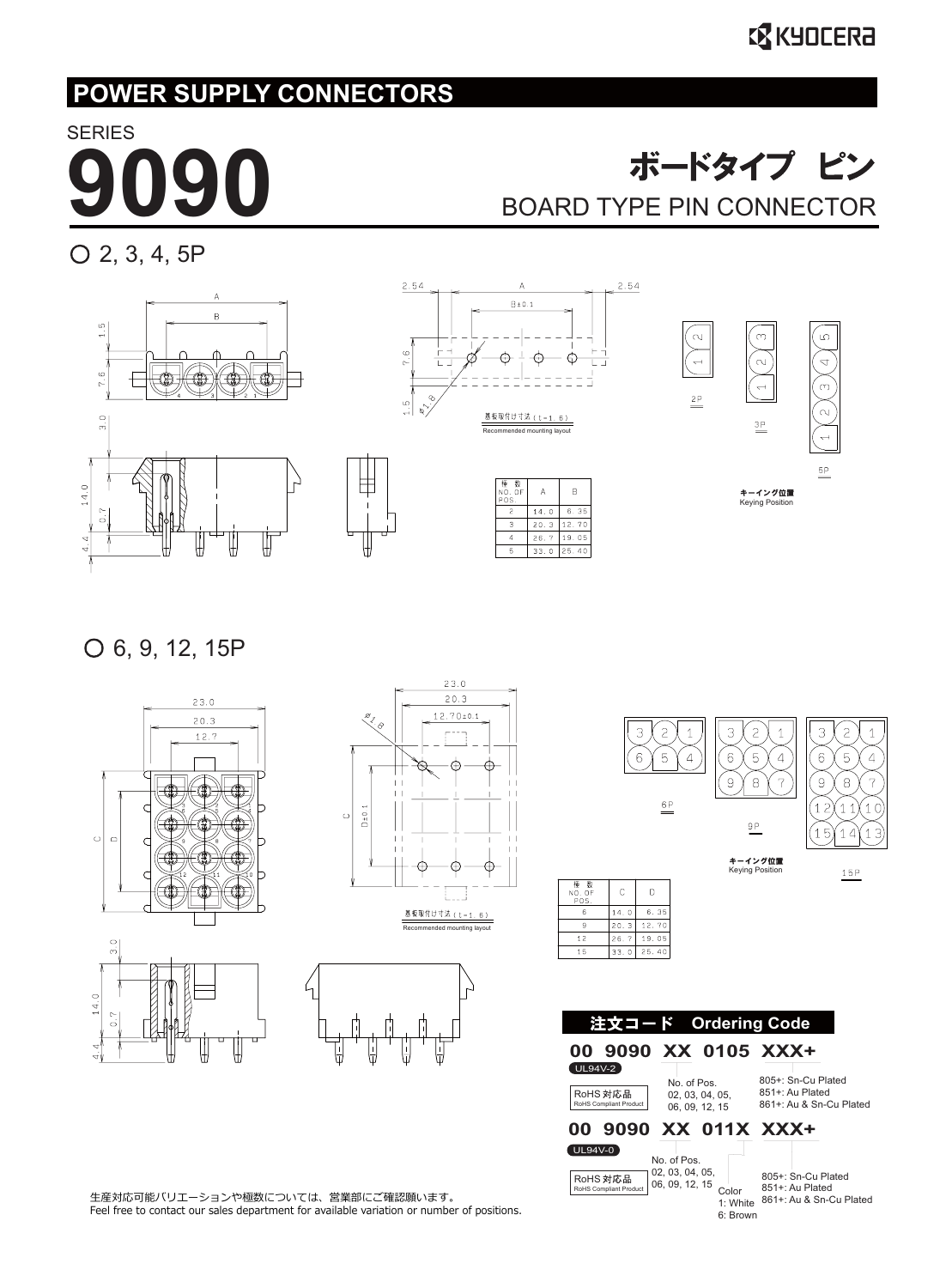## **SERIES**

### **おードタイプ ソケット**<br>BOARD TYPE SOCKET CONNECTOR

 $O$  2, 3, 4, 5P









Keying Position

6, 9, 12, 15P





 $\bar{z}$ 3  $\bar{z}$  $\ensuremath{\mathsf{3}}$ 3  $\overline{c}$  $\mathbf{1}$  $\overline{1}$  $\overline{1}$  $6^{\circ}$ 5  $\overline{4}$  $6\overline{6}$  $6^{\circ}$ 5  $\overline{4}$ 5  $\overline{4}$  $\overline{9}$  $\,$  8  $\,$  $\overline{7}$  $\overline{9}$ 8  $\overline{7}$  $\overset{6P}{=}$  $\overline{1}2$  $(11$  $10$  $\overset{\mathsf{9P}}{=}$  $15$  $14$  $\left(1\right.3\right)$  $\frac{15P}{2}$ キーイング位置 Keying Position

| $3.\overline{8}$ |  |
|------------------|--|
| 0.7              |  |

 $14.0$ 

 $\frac{4}{4}$ 





生産対応可能バリエーションや極数については、営業部にご確認願います。 Feel free to contact our sales department for available variation or number of positions.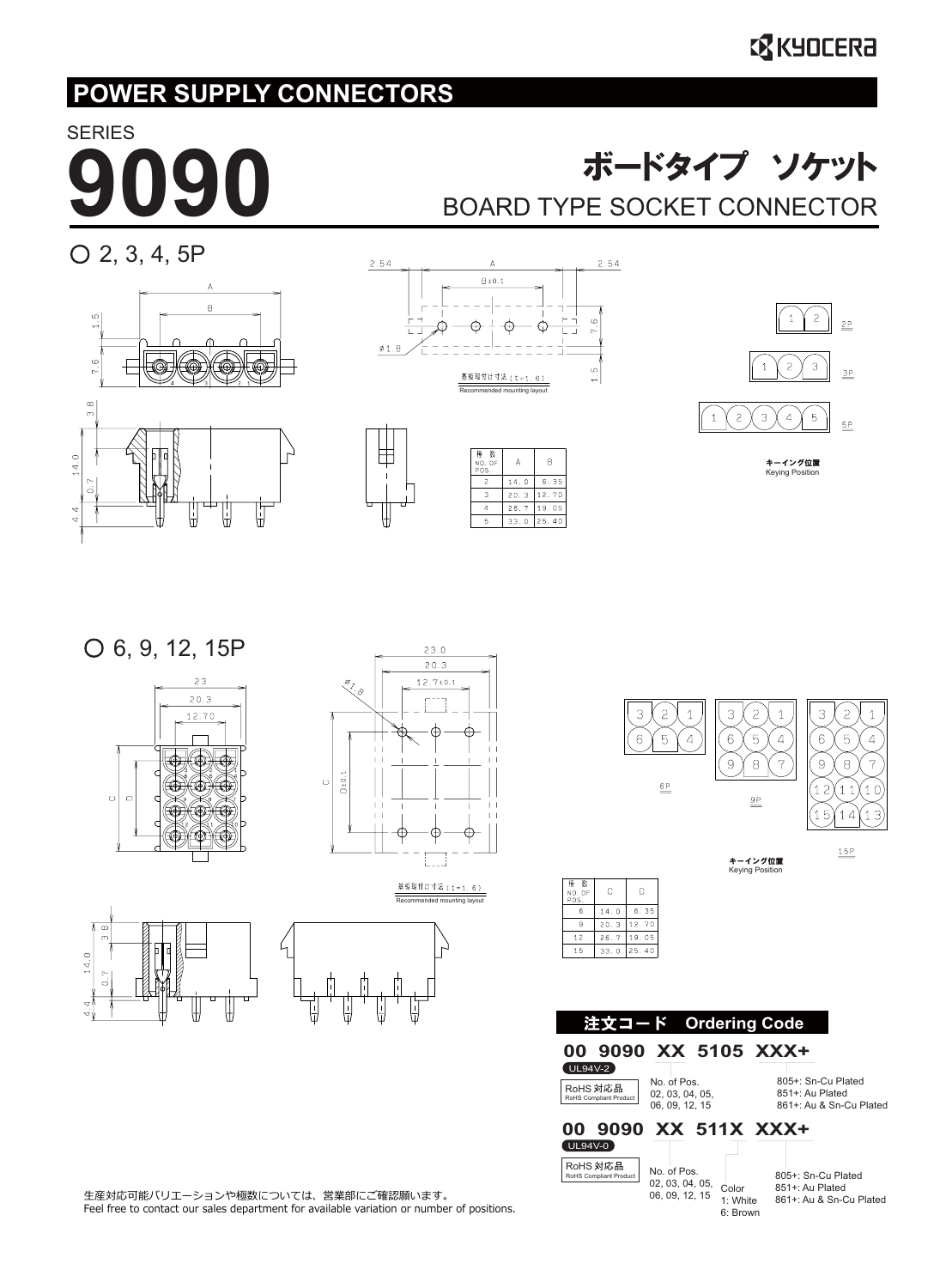# **SERIES**

**プラグ インシュレータ**<br>PLUG INSULATOR



6, 9, 12, 15P



|      | 11.7 |
|------|------|
| 27.4 |      |

| ᠸᠸᡃ | ┑ |
|-----|---|
|     | ↽ |
| ≺   |   |
|     |   |
|     |   |
|     |   |
|     |   |

| p<br>5<br>6 |  |
|-------------|--|
| 6P          |  |

| 2)<br>٦      |
|--------------|
| 〔5〕          |
| (8)          |
| (11)<br>(12) |
|              |
| <b>5P</b>    |

キーイング位置<br>Keying Position

 $\overline{1}$   $\overline{2}$   $\overline{3}$  $(4)$  $(5)$  $(6)$  $\circledcirc$   $\circledcirc$ 

 $\textcircled{\scriptsize{1}}$   $\textcircled{\scriptsize{1}}$ 

 $12P$ 

6: Brown

| 拝 数<br>NO. OF<br><b>CIRCUITS</b> | А    | в     |
|----------------------------------|------|-------|
| 6                                | 14.0 | 6.35  |
| 9                                | 20.3 | 12.70 |
| 12                               | 26.7 | 19.05 |
| 15                               | 33.0 | 25.40 |
|                                  |      |       |

|                                    | 注文コード Ordering Code                |                                           |                 |                   |  |
|------------------------------------|------------------------------------|-------------------------------------------|-----------------|-------------------|--|
|                                    | 60 9090 3XX 108 005                |                                           |                 |                   |  |
| <b>UL94V-2</b>                     |                                    |                                           |                 |                   |  |
| RoHS 対応品<br>RoHS Compliant Product |                                    | No. of Pos.<br>01.02.03.04.05.06.09.12.15 |                 |                   |  |
| 60.                                | 9090 3XX 118 00X                   |                                           |                 |                   |  |
| <b>UL94V-0</b>                     |                                    |                                           |                 |                   |  |
|                                    | RoHS 対応品<br>RoHS Compliant Product | No. of Pos.                               | 01.02.03.04.05. | Color<br>1: White |  |

06, 09, 12, 15

生産対応可能バリエーションや極数については、営業部にご確認願います。 Feel free to contact our sales department for available variation or number of positions.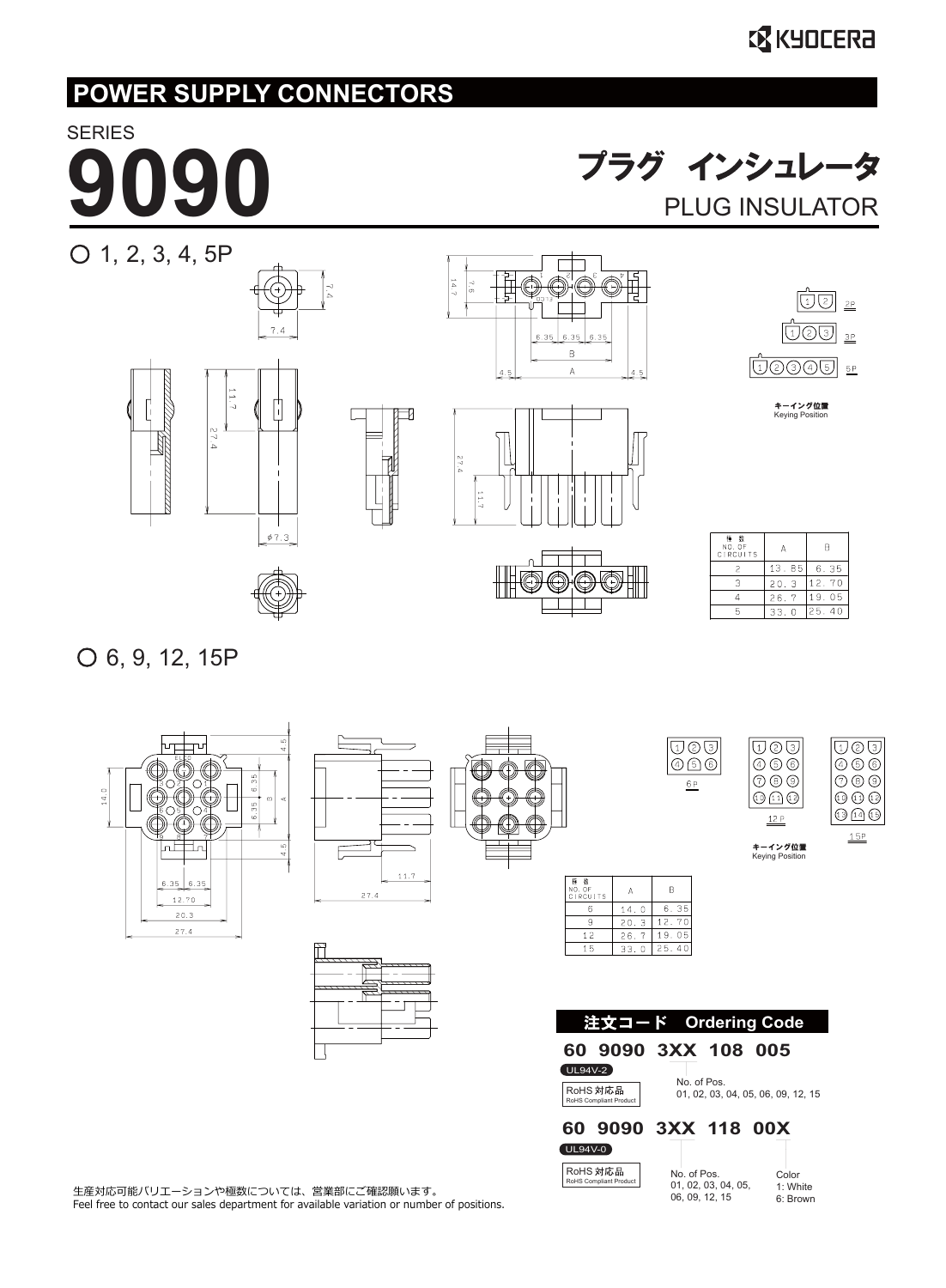## **SERIES**

**9000 リセプタクル インシュレータ**<br>RECEPTACLE INSULATOR

 $O$  1, 2, 3, 4, 5P





生産対応可能バリエーションや極数については、営業部にご確認願います。 Feel free to contact our sales department for available variation or number of positions.

Color 1: White 6: Brown

**60 9090 3XX 218 00X**

UL94V-0

RoHS 対応品 RoHS Compliant P

No. of Pos. 01, 02, 03, 04, 05, 06, 09, 12, 15